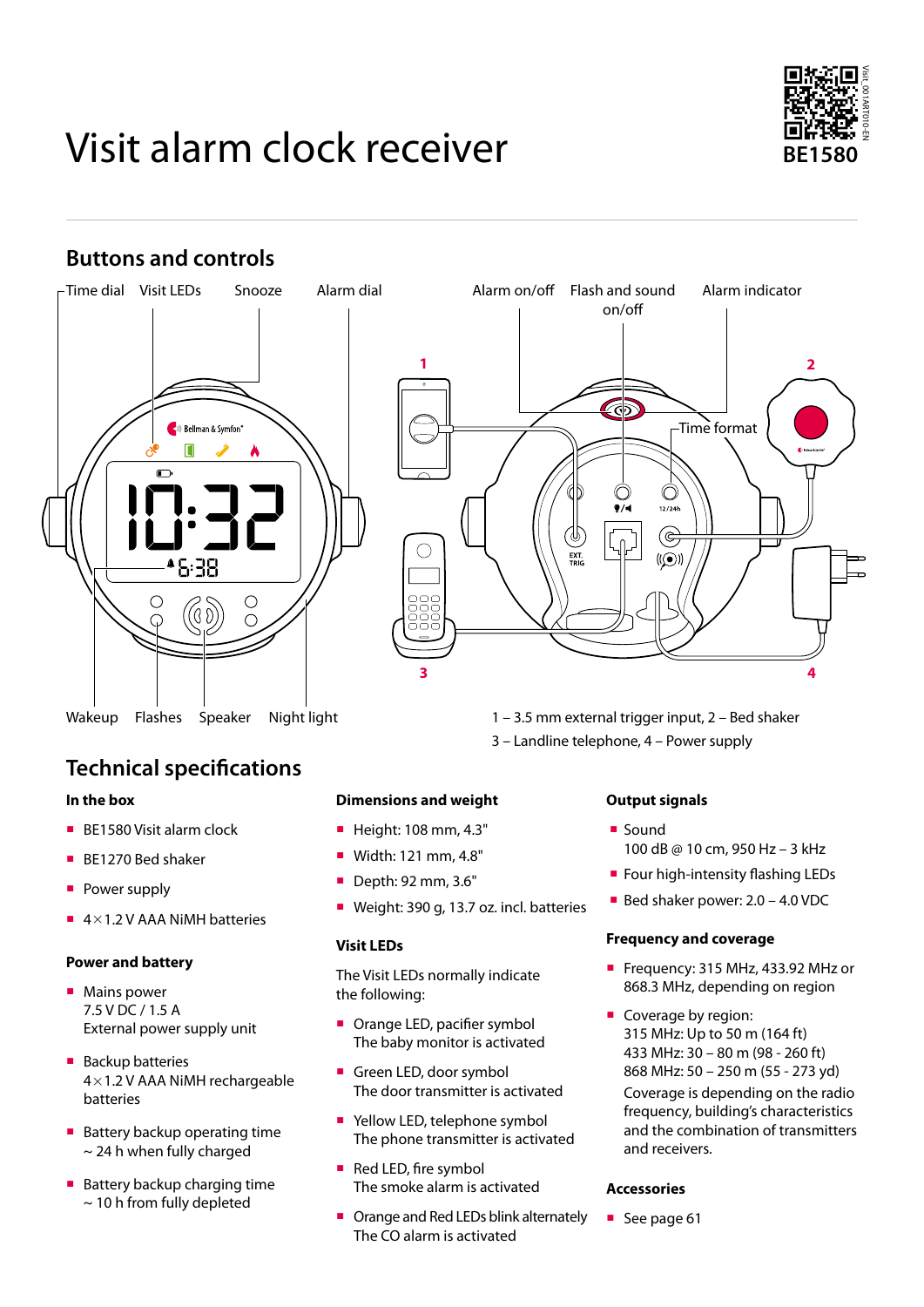### **Getting started**

- **1** Pull the battery tab and connect the power supply to the alarm clock and the mains outlet. Connect the bed shaker, tuck it under the pillow or mattress, and place the alarm clock on the bedside table.
- **2** To test the radio link you need a Visit transmitter. Press the test button/s on the transmitter.
- **3** The alarm clock lights up a Visit LED and starts to sound and flash. The bed shaker emits a sound and vibrates. If nothing happens, see **Troubleshooting**.



### **Default signal pattern**

When a transmitter is activated, the alarm clock lights up an LED, sounds, flashes and the bed shaker starts to vibrate with a certain pace. This is called signal pattern. The transmitters determine the pattern, and the default is as follows:

| <b>Transmitter</b>                            | Alarm clock      |             |              | <b>Bed shaker</b>                          |
|-----------------------------------------------|------------------|-------------|--------------|--------------------------------------------|
| <b>Activated source</b>                       | <b>Visit LED</b> | Sound       | <b>Flash</b> | <b>Vibration</b>                           |
| ■ Door transmitter / push button transmitter  | Green            | Door chime  | Yes          | Slow<br><b>ROOC</b>                        |
| ■ Telephone transmitter / connected telephone | Yellow           | Ring signal | Yes          | Medium $\blacksquare\square\square\square$ |
| ■ Baby monitor                                | Orange           | Baby melody | Yes          | Fast<br>10101010                           |
| $\blacksquare$ Smoke alarm                    | Red              | Fire horn   | Yes          | Long<br><b>Second</b> Co                   |

# **Changing the signal pattern**

The signal pattern can only be changed on the transmitters. See **Changing the signal pattern** for the relevant transmitter.

# **Settings**

#### **Flash and sound on/off**

Press the flash and sound on/off button marked with  $\blacklozenge / \blacktriangleleft$  on the back of the alarm clock repeatedly to toggle between the options. A  $\chi$  icon will appear on the clock face when the flash is turned off and a  $\chi$  icon when the sound is muted.

#### **Display backlight**

Press the button marked with **the preatedly to adjust the intensity in 4 steps. Step 5 results in permanent backlight.** 

#### **Time format**

Press the time format button marked with **12/24h** on the back of the alarm clock to toggle between a 24h and a 12h setting.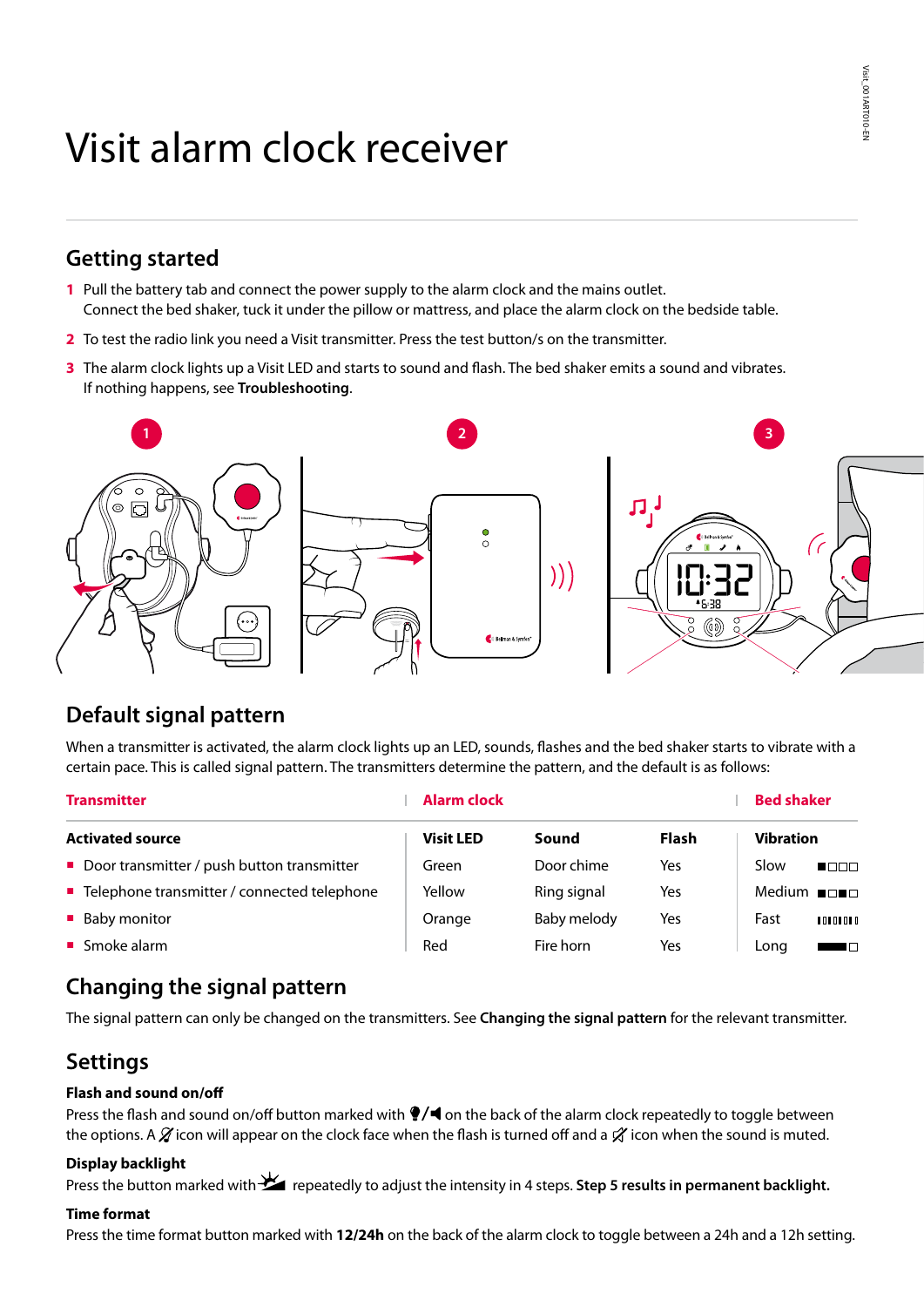### **Setting the time**

Press the **left** dial and turn it to set hours. To set minutes, press and turn the dial again. Press once again to save your settings.



# **Activating the alarm**

Press the alarm on/off button to activate the alarm. The alarm indicator lights up in red. To turn off the alarm, press the button again.



### **Alarm clock accessories**

The alarm clock can be complemented with the following accessories:

**BE1270 Bed shaker** 

Connect it to the ext. trig. input and place it under the pillow to wake up with vibrations if the alarm clock is activated.

**BE9105 Telephone cord**

Use it to connect the landline telephone to the alarm clock RJ11 input and be alerted when the telephone rings.

**BE9250 Mobile phone sensor**

Connect it to the ext. trig. input and place it on the display to be alerted by incoming calls or messages.

**BE9026 Contact mat**

Connect it to the ext. trig. input to be alerted when your partner leaves the bed.

# **Setting the alarm**

Press the **right** dial and turn it to set hours. To set minutes, press and turn the dial again. Press once again to save your settings.



# **Using the snooze and night light**

Press the snooze button briefly to snooze the alarm (fire alarms cannot be snoozed for security reasons). Press and hold the snooze button for 3 seconds to turn on the night light. Press the button again to turn it off.